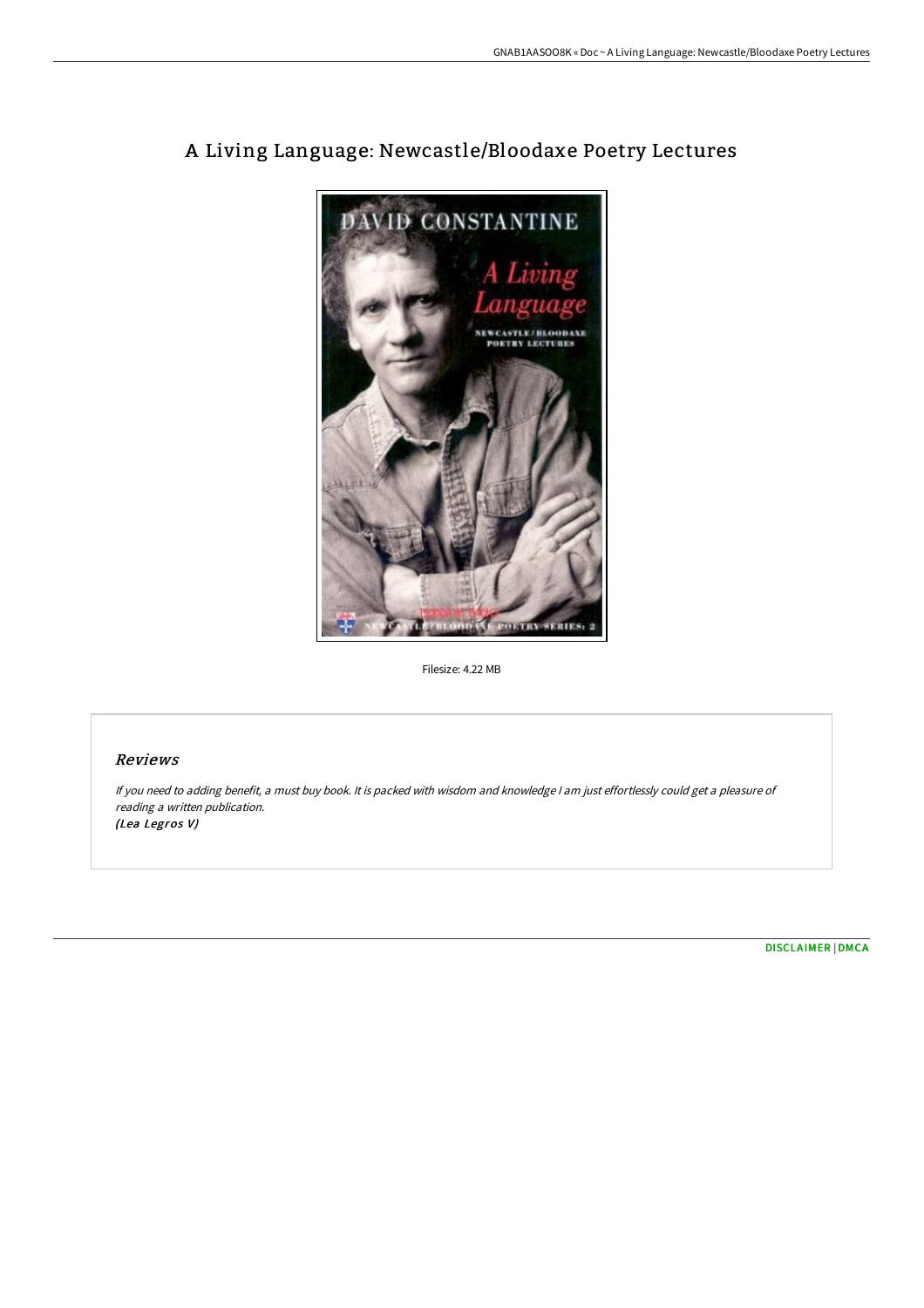### A LIVING LANGUAGE: NEWCASTLE/BLOODAXE POETRY LECTURES



Bloodaxe Books Ltd. Paperback. Book Condition: new. BRAND NEW, A Living Language: Newcastle/Bloodaxe Poetry Lectures, David J. Constantine, In this innovative series of public lectures at the University of Newcastle upon Tyne, leading contemporary poets speak about the craft and practice of poetry to audiences drawn from both the city and the university. The lectures are then published in book form by Bloodaxe, giving readers everywhere the opportunity to learn what the poets themselves think about their own subject. David Constantine's three lectures have to do with the chief end and means of poetry: a lively and effective language. In the first, Translation Is Good For You, drawing mainly on the life, letters and poems of Keats, he considers translation as a way to a poetic identity and a language of one's own. In the second, Use and Ornament, Constantine looks at the particular case of a poet, Brecht, who wanted his writing to be useful but who understood better than most what the peculiar resources and responsibilities of the lyric poem are Wilfred Owen and Keith Douglas are also considered in this context. The third lecture, Poetry of the Present, largely concerned with Walt Whitman and D.H. Lawrence, discusses the ambition of free verse to convey the abundance and quickness of life in the truest (liveliest) way. The sonnets and other fixed forms used by Rilke are offered as an alternative. In all three lectures there is a continual effort to define the good effects a poem may have when, by whatever means, it achieves its ends. Publication coincides with the appearance of David Constantine's Collected Poems from Bloodaxe.

 $\mathbb{R}$ Read A Living Language: [Newcastle/Bloodaxe](http://techno-pub.tech/a-living-language-newcastle-x2f-bloodaxe-poetry-.html) Poetry Lectures Online  $\blacksquare$ Download PDF A Living Language: [Newcastle/Bloodaxe](http://techno-pub.tech/a-living-language-newcastle-x2f-bloodaxe-poetry-.html) Poetry Lectures